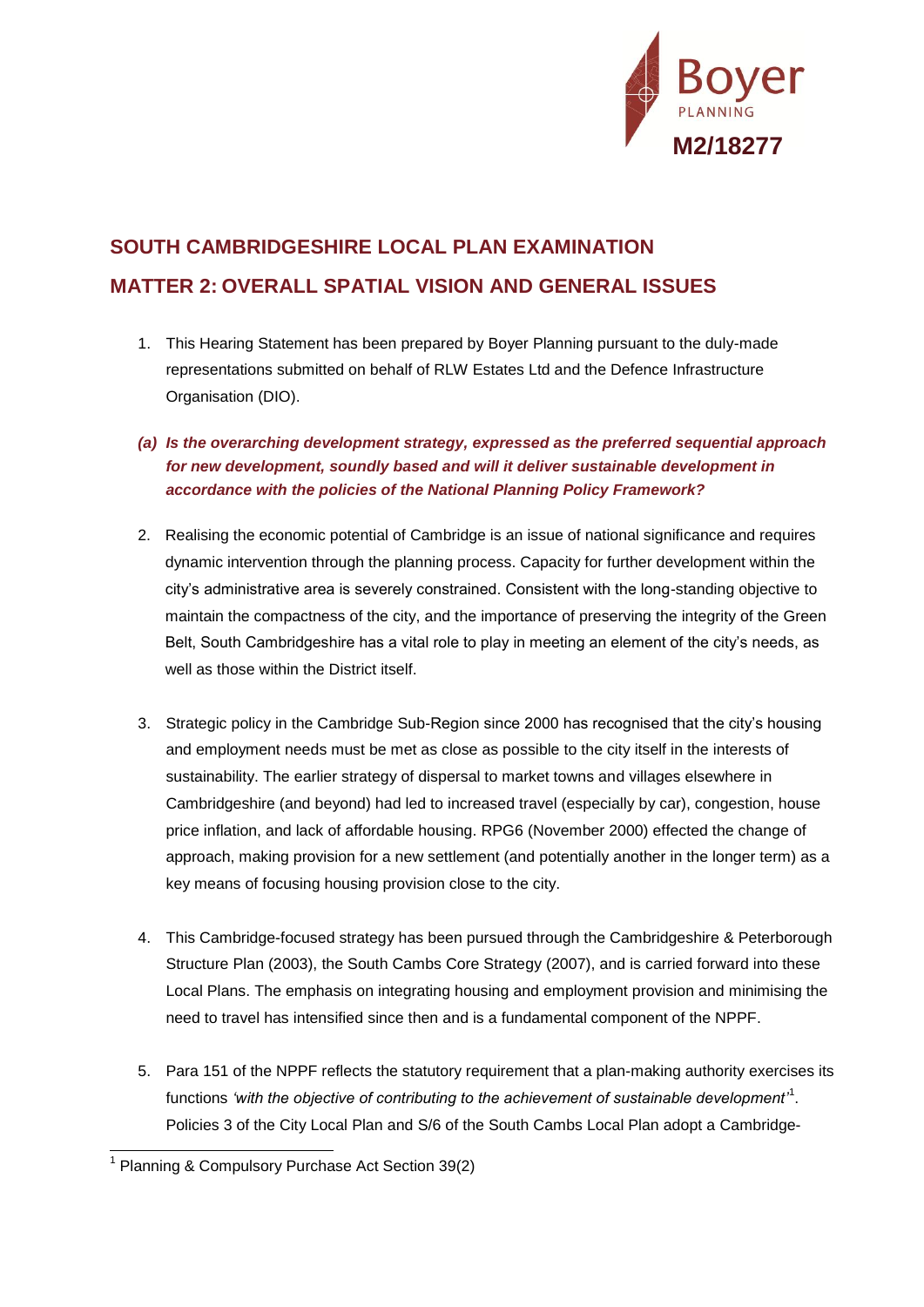focused strategy. We are clear that this will best contribute to the delivery of sustainable development in a way which balances economic, social and environmental considerations in accordance with the NPPF.

- 6. In pursuing a Cambridge-focused strategy, there are significant constraints to the capacity for additional development within and immediately adjoining the city. Its historic core and compact urban form are characteristics which successive strategies have sought to protect. The established Green Belt plays a crucial role in securing this objective. Para 2.29 of the City Local Plan provides a succinct synopsis of the adverse consequences of any further major Green Belt release on the edge of the city.
- 7. National policy (NPPF paras 83 and 85 etc) emphasises the key characteristics of Green Belts for plan-making purposes: boundaries should be established with a view to permanence, capable of enduring beyond the Plan period; only in exceptional circumstances should boundaries be adjusted in Local Plan reviews.
- 8. On 6<sup>th</sup> October 2014 the Government introduced amended guidance as part of the Planning Practice Guidance ("Housing and Economic Land Availability Assessment") with the specific objective of reinforcing the importance of Green Belt protection. This includes re-iterating the guidance in para 83 of the NPPF that once Green Belt boundaries have been established they should only be altered in exceptional circumstances.
- 9. The 2003 Structure Plan and related Green Belt Review provided for the release of a number of sites from the Green Belt around the edge of the city. Those developments are now well advanced. In accordance with national policy there is as a result a prima facie presumption against any further Green Belt releases in this Local Plan.
- 10. The SHLAA and other evidence base documents have demonstrated that there are appropriate alternatives available and thus we support the Councils' conclusions that only a limited amount of additional development should be found from Green Belt sites. Thus the exceptional circumstances required to justify a further review of Green Belt boundaries do not exist and any alternative strategy based on significant Green Belt release would be in fundamental conflict with national policy set out in the NPPF.
- 11. A significant element of the capacity is provided by new settlements. New settlements are an established component of settlement strategy around Cambridge, providing the means of accommodating a large quantity of development, including in particular housing, in locations close and/or easily accessible by sustainable means of transport, to the city without compromising the Green Belt.

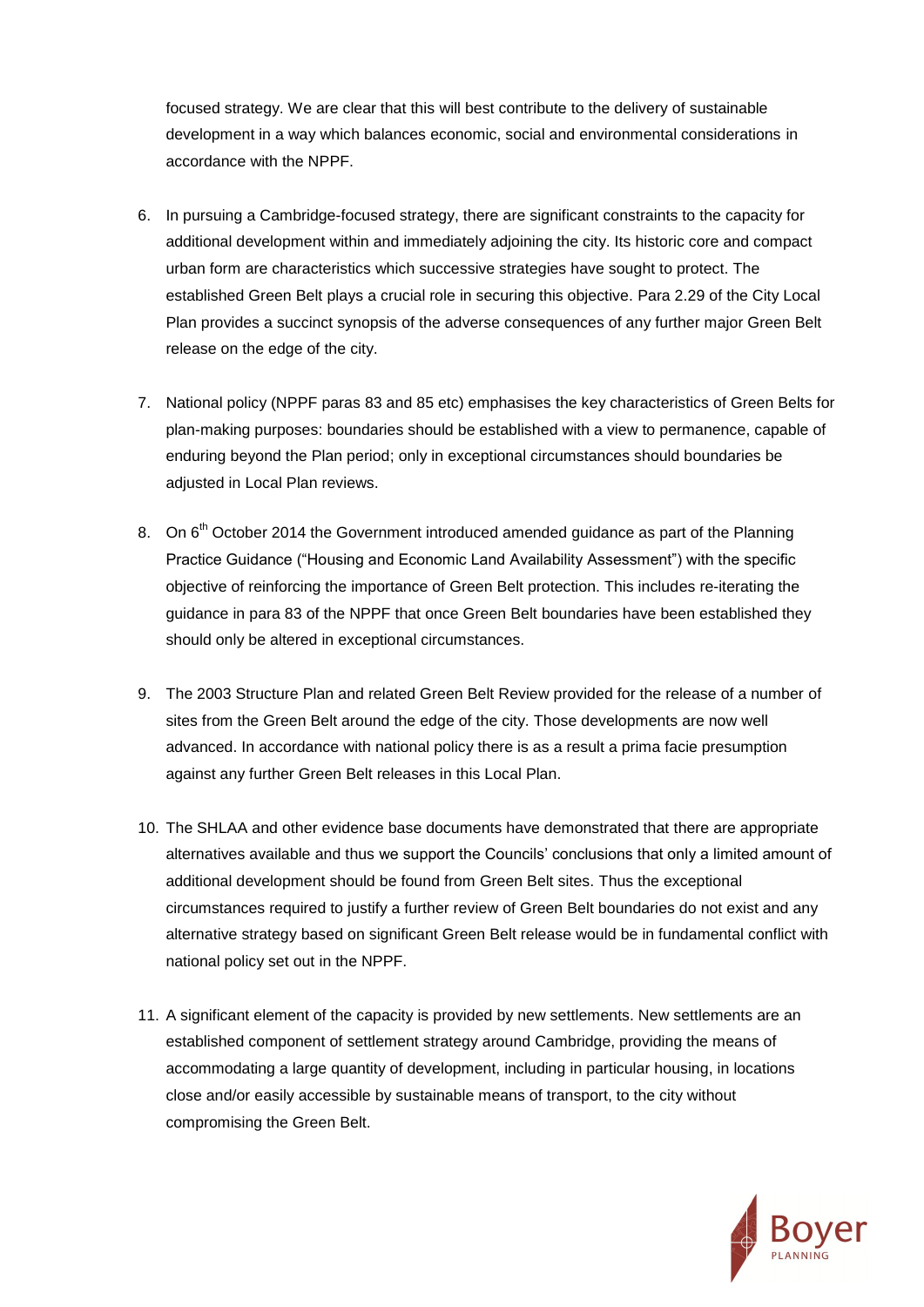- 12. Specifically we highlight the Waterbeach New Town site which lies immediately beyond the Green Belt, but is extremely well related to the city both in terms of physical proximity and, importantly, accessibility by sustainable travel modes.
- 13. In the smaller towns and villages in South Cambridgeshire, the focus should be on satisfying local needs and objectives. Para 55 of the NPPF states that promoting sustainable development in rural areas means that *'housing should be located where it will enhance or maintain the vitality of rural communities'.* This may be taken as a proxy for the correct approach as regards development generally and so is directly applicable to the spatial strategy to be pursued in the rural area of South Cambs. Sub para 4 of Policy S/6 is consistent with this approach and we endorse its focus on *'limited'* development *'consistent with the level of local service provision and quality of public transport access to Cambridge or a market town'*.
- 14. Thus we consider that the overall spatial strategy, and specifically the sequential preference set out in Policy S/6(1) of the South Cambs Local Plan, is soundly based and represents the best approach to delivering sustainable development over the Plan period and beyond. The opening sentence of Policy S/6 includes the phrase *'having regard to the purposes of the Cambridge Green Belt'.* In accordance with the analysis of national policy set out above, this is a particularly important qualification in the interpretation of the first tier in the hierarchy, *'on the edge of Cambridge'*.

## *(b) Is it clear what other strategic options were considered and why these were dismissed?*

- 15. Within Cambridge City, optimising the use of available and suitable development capacity should be a common feature of any strategy to deliver sustainable development in accordance with national policy. Beyond that, the consideration of alternatives to the proposed spatial strategy is applicable to both Local Plans as far as Green Belt issues are concerned, and South Cambs in other respects.
- 16. The South Cambs Issues & Options document of July 2012 provided for a broad-ranging consideration of options:
	- Alternative development strategy options (Q9)
	- Potential to identify exceptional circumstances to justify Green Belt release (Q11)
	- Possible broad Green Belt locations (Q12)
	- Alternative rural settlement hierarchies (Q13)
	- Development options, including new settlements (Q16).
- 17. The City Local Plan Issues & Options Report of June 2012 addressed alternative strategic options on a more restricted basis proportionate to its administrative boundaries:
	- Should there be more development than is already committed on the